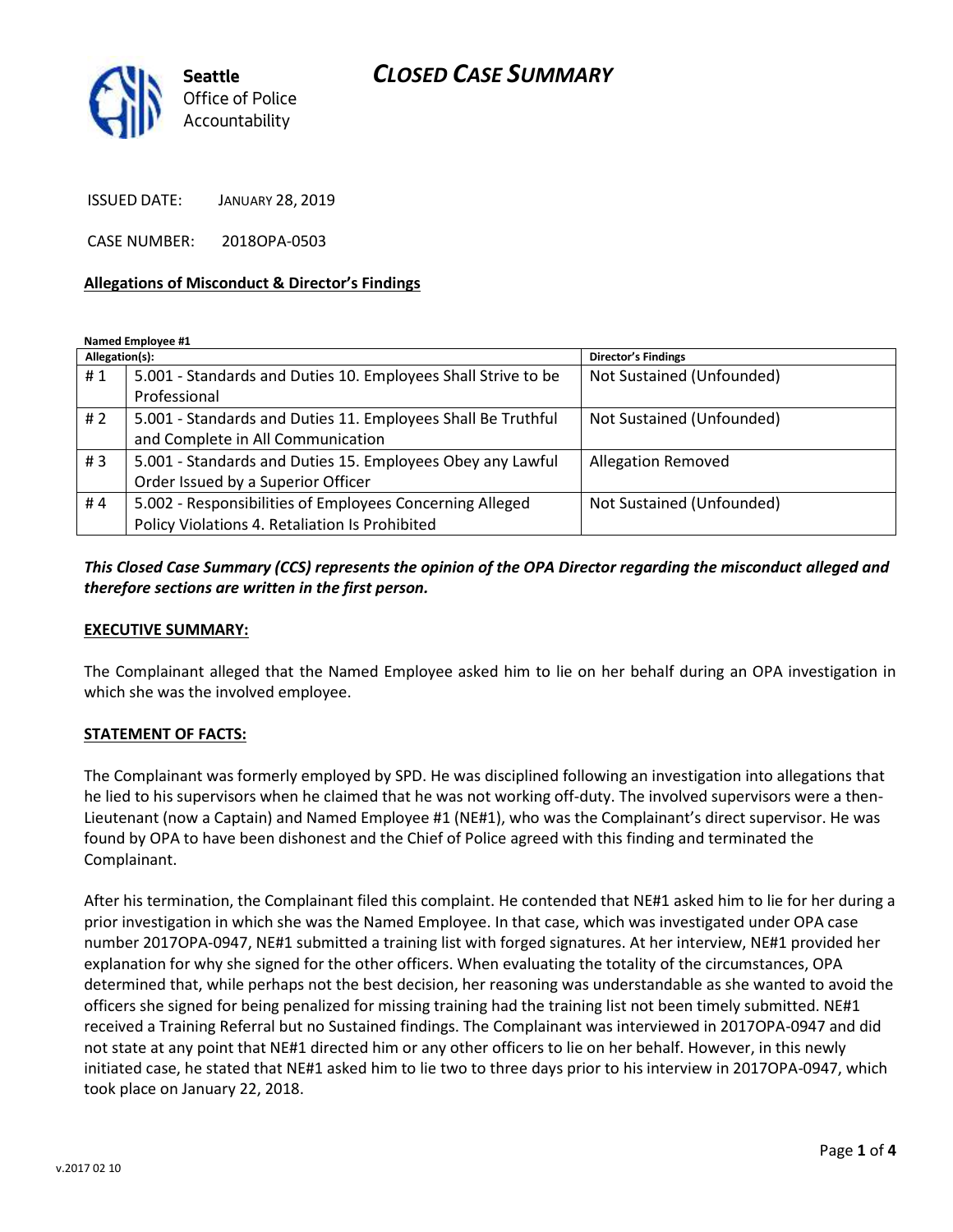

**Seattle** *Office of Police Accountability*

# *CLOSE CASE SUMMARY*

OPA CASE NUMBER: 2018OPA-0503

However, given the nature of his allegation, OPA initiated this investigation. The Complainant identified four officers who were present when NE#1 purportedly asked them to lie for her. OPA interviewed all of these witness officers.

Witness Officer #1 (WO#1) was the witness officer who had the closest personal relationship with the Complainant. However, NE#1 denied that the Complainant ever told him that NE#1 asked him to lie for her. WO#1 also stated that NE#1 never asked him to lie. He confirmed to OPA that the first time he heard of this was after the Complainant had already filed this complaint against NE#1.

Witness Officer #2 (WO#2) recalled that the Complainant asked him a hypothetical question concerning whether he should report a supervisor to OPA if that supervisor asked him to lie. WO#2 believed that this conversation occurred sometime during the late winter/spring of 2018. WO#2 told OPA that he assumed that the Complainant was referring to NE#1, but that he had no firsthand knowledge of what he was talking about. WO#2 stated that NE#1 never raised any officer lying for her in his presence.

Witness Officer #3 (WO#3) stated that the Complainant informed him of the complaint he filed against NE#1. WO#3 said that this conversation occurred in approximately May 2018 and that he had no firsthand knowledge of the Complainant's allegations.

Witness Officer #4 (WO#4) stated that, sometime in the spring of 2018, the Complainant told him that NE#1 had asked the Complainant to lie for her in a prior investigation. WO#4 did not have firsthand knowledge of the Complainant's allegations.

Witness Officer #5 (WO#5) denied ever being told by the Complainant that NE#1 asked him to lie for her. WO#5 stated that he did not know anything about this incident.

OPA also interviewed NE#1. She denied ever asking any officers to lie for her in the prior investigation. She stated that she would have had no reason to do so as she took full responsibility for her actions. She said, however, that the Complainant did, at one point, ask her to lie for him. She told OPA that he spoke to her during his dishonesty case and said that his Guild representative advised him that, if NE#1 could not remember specifics about the incident, he would not lose his job. NE#1 contended that the Complainant told her that, if she did so, he would take care of her. NE#1 refused to lie for him. NE#1 asserted her belief that the Complainant was harassing her by filing this OPA complaint and trying to get back at her for being a witness in the case that resulted in his termination.

### **ANALYSIS AND CONCLUSIONS:**

### **Named Employee #1 - Allegations #1** *5.001 - Standards and Duties 10. Employees Shall Strive to be Professional*

SPD Policy 5.001-POL-10 requires that SPD employees "strive to be professional at all times." The policy further instructs that "employees may not engage in behavior that undermines public trust in the Department, the officer, or other officers." (SPD Policy 5.001-POL-10.) The policy further states the following: "Any time employees represent the Department or identify themselves as police officers or Department employees, they will not use profanity directed as an insult or any language that is derogatory, contemptuous, or disrespectful toward any person." (*Id*.)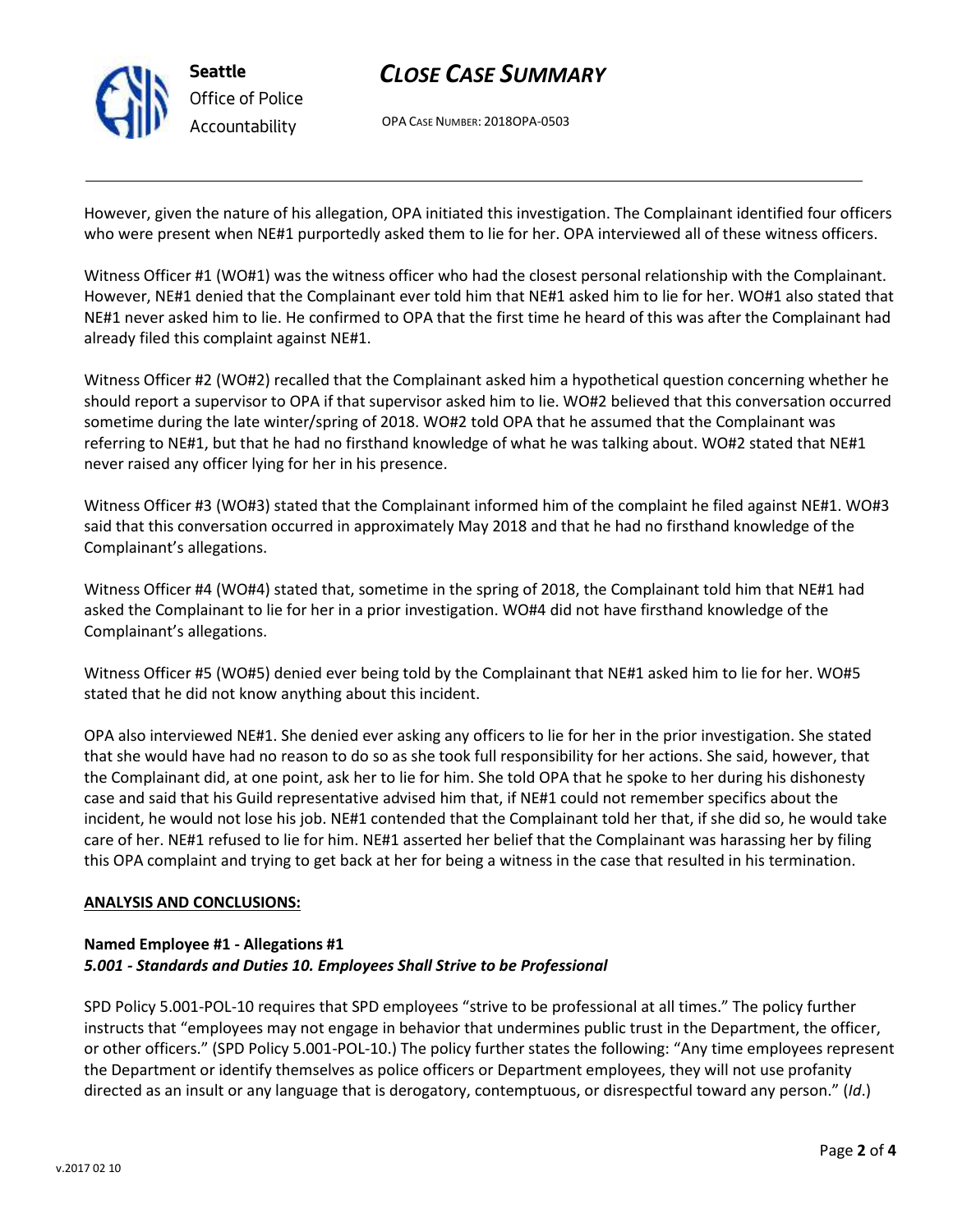

**Seattle** *Office of Police Accountability*

# *CLOSE CASE SUMMARY*

OPA CASE NUMBER: 2018OPA-0503

Lastly, the policy instructs Department employees to "avoid unnecessary escalation of events even if those events do not end in reportable uses of force." (*Id*.)

If NE#1 asked officers, including the Complainant, to lie for her, this behavior would have been unprofessional. Based on OPA's review of the totality of the record, however, there is insufficient evidence to establish that she engaged in this conduct.

The only individual who had firsthand knowledge of this alleged conduct was the Complainant. While three of the witness officers stated that the Complainant informed them of the nature of his complaint against NE#1, all professed not knowing anything about the underlying conduct. The Complainant had conversations with these officers in the late winter/spring of 2018, which was after the investigation of 2017OPA-0947 had concluded. However, it was during the pendency of the dishonesty case against the Complainant, in which NE#1 was one of the two primary witnesses. Notably, the Complainant commenced this complaint on June 4, 2018, which was after it was recommended that his employment be terminated. His impending termination was clearly the predominant motive for his filing the complaint. As he wrote to the Chief of Police on June 4:

> I didn't want to email this to you, but I know of no other way. My future employment is clearly in serious jeopardy, and I think you should know the following: [NE#1] had motive to not be truthful in her OPA interviews as a witness regarding my case…I appeal to you to have this matter looked into and to not terminate me. I didn't know who else to tell this to given the urgency regarding my employment status.

While not dispositive, in and of itself, the Complainant's desire to preserve his career lessens his credibility in this matter. This is particularly relevant as he is attacking herein one of the prime witnesses to his termination case.

In addition, WO#1, who the Complainant asserted was a direct witness to NE#1's conduct and who he claimed to have discussed this matter with on multiple occasions, explicitly denied this. Moreover, WO#1 was one of the officers whose signature NE#1 copied and who she purportedly asked to lie for her. However, he also denied that this ever occurred, which further undercuts the Complainant's claims.

Lastly, and again without impugning the Complainant, he has already been disciplined twice for dishonesty. This significantly undermines his reliability and believability as a witness.

For these reasons, and when applying a preponderance of the evidence standard, I find that the evidence is insufficient to establish that NE#1 was unprofessional. As such, I recommend that this allegation be Not Sustained – Unfounded.

Recommended Finding: **Not Sustained (Unfounded)**

#### **Named Employee #1 - Allegation #2** *5.001 - Standards and Duties 11. Employees Shall Be Truthful and Complete in All Communication*

If the Complainant's allegations were true, NE#1 would have engaged in dishonesty in violation of policy. SPD Policy 5.001-POL-11 requires Department employees to be truthful and complete in all communications.